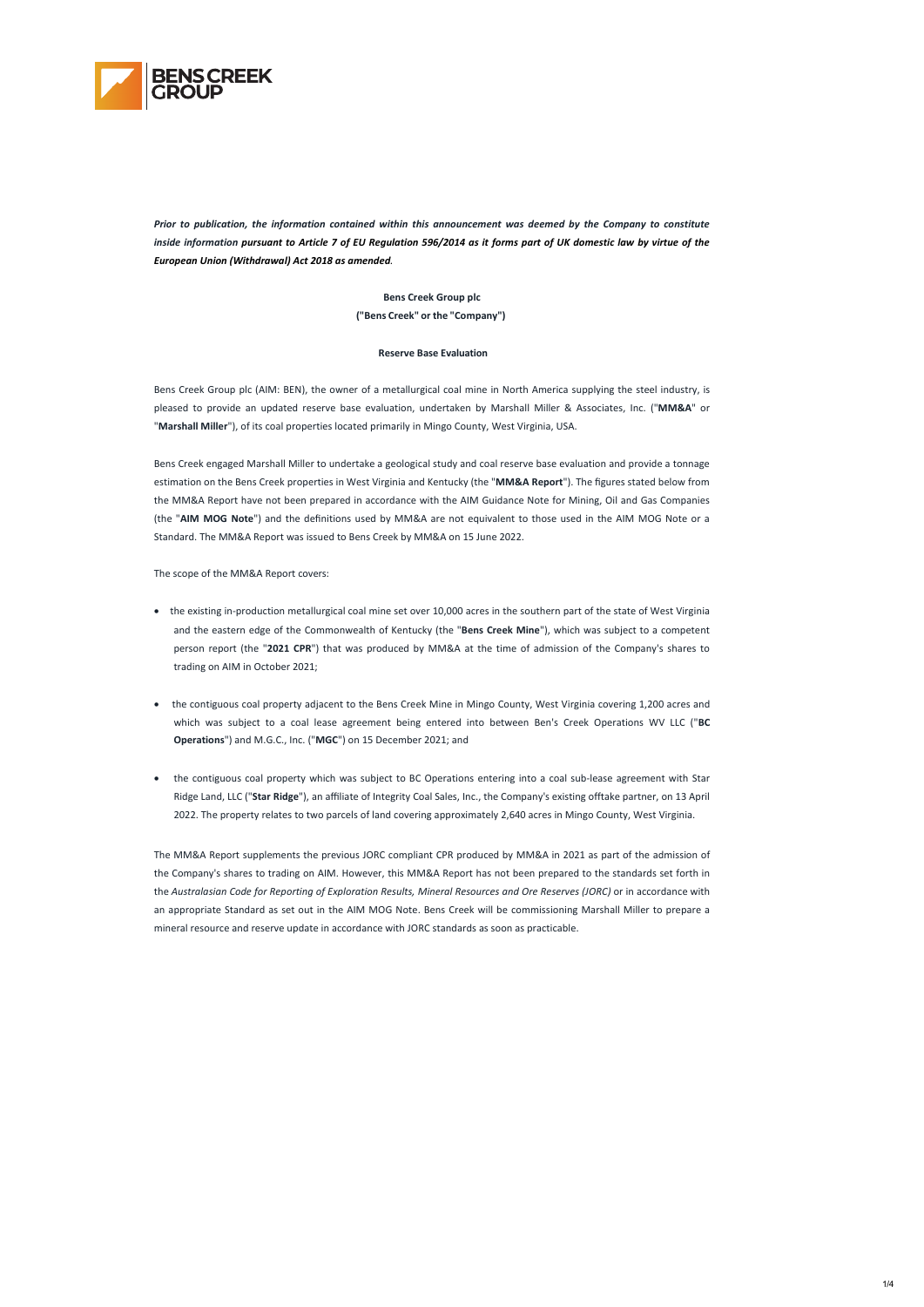The reserve base evaluation conducted by MM&A effectively represents an inventory of tonnage contained on the three subject properties, set out above, based upon geological criteria. A combination of additional exploration, financial analysis and engineering studies will be required prior to the consideration of any of the tonnage in accordance with JORC standards. Recoverable tons expressed by MM&A are defined to be "Contingent Resources" and "Contingent Reserves", both of which represent terminology developed by MM&A. Tonnages expressed by MM&A in the reserve base analysis are not directly comparable to tonnages expressed in former or future AIM or JORC compliant studies. Definitions introduced by MM&A as part of this reserve base analysis and summarised below do not transition to definitions recognised by JORC or the AIM MOG Note.

The direction and focus of the reserve base evaluation by MM&A was to maximise contour mining with associated highwall mining.

### **Key points**

- Results of the reserve base evaluation identifies that the Bens Creek properties contain an estimated in-place reserve base of approximately 92.7 million tons (all tons reported on a dry basis prior to the application of mine recovery and wash recovery).
- Of the total in-place reserve base, 33.6 million tons are estimated to be recoverable, of which 5.2 million recoverable tons are classified as Contingent Reserve and 28.2 million recoverable tons are classified as Contingent Resource.
- The estimated recoverable tonnage of 33.6 million has been classified by permit status, with 2.6 million recoverable tons of "permitted" coal and 31.0 million recoverable tons of "not permitted" coal.
- The estimated recoverable tonnage of 33.6 million can be further analysed as:
	- I. 4.5 million recoverable tons are classified as potentially contour and highwall mining;
	- II. 7.6 million recoverable tons are classified as surface-mineable (point removal and area mining); and
	- III. 21.5 million recoverable tons are classified as underground mineable.
- Of the total tonnages, 100 per cent is leased coal.
- A total of sixteen seams and associated benches have been identified as exhibiting surface and/or deep mineable potential within the evaluation.

The table in the link below summarises MM&A's independent assessment of Bens Creek's in-place reserve base including the Contingent Resources and Contingent Reserves. Reserve base tons are estimated on an in-place, dry basis prior to the application of mining recovery and wash recovery. Contingent Reserves are stated on a potentially recoverable clean basis and include assumed mining recoveries and wash recoveries.

The table contained in the link below sets out the reserve base by property, seam, permit status, criteria and mining type.

### http://www.rns-[pdf.londonstockexchange.com/rns/0599P\\_1](http://www.rns-pdf.londonstockexchange.com/rns/0599P_1-2022-6-15.pdf)-2022-6-15.pdf

The Company's admission document dated 13 October 2021 included the 2021 CPR completed to JORC standards which showed recoverable reserves (proven and probable) of 2.336 million tons of metallurgical coal, as noted in table 1-4 on page 31 of the Company's admission document. Furthermore, at the time of listing of the Company's shares, the Company had 17.2 million in-place tons of metallurgical coal resources made up of measured, indicated and inferred dry tons resource, as

noted in table 1-1 on page 29 of the Company's admission document.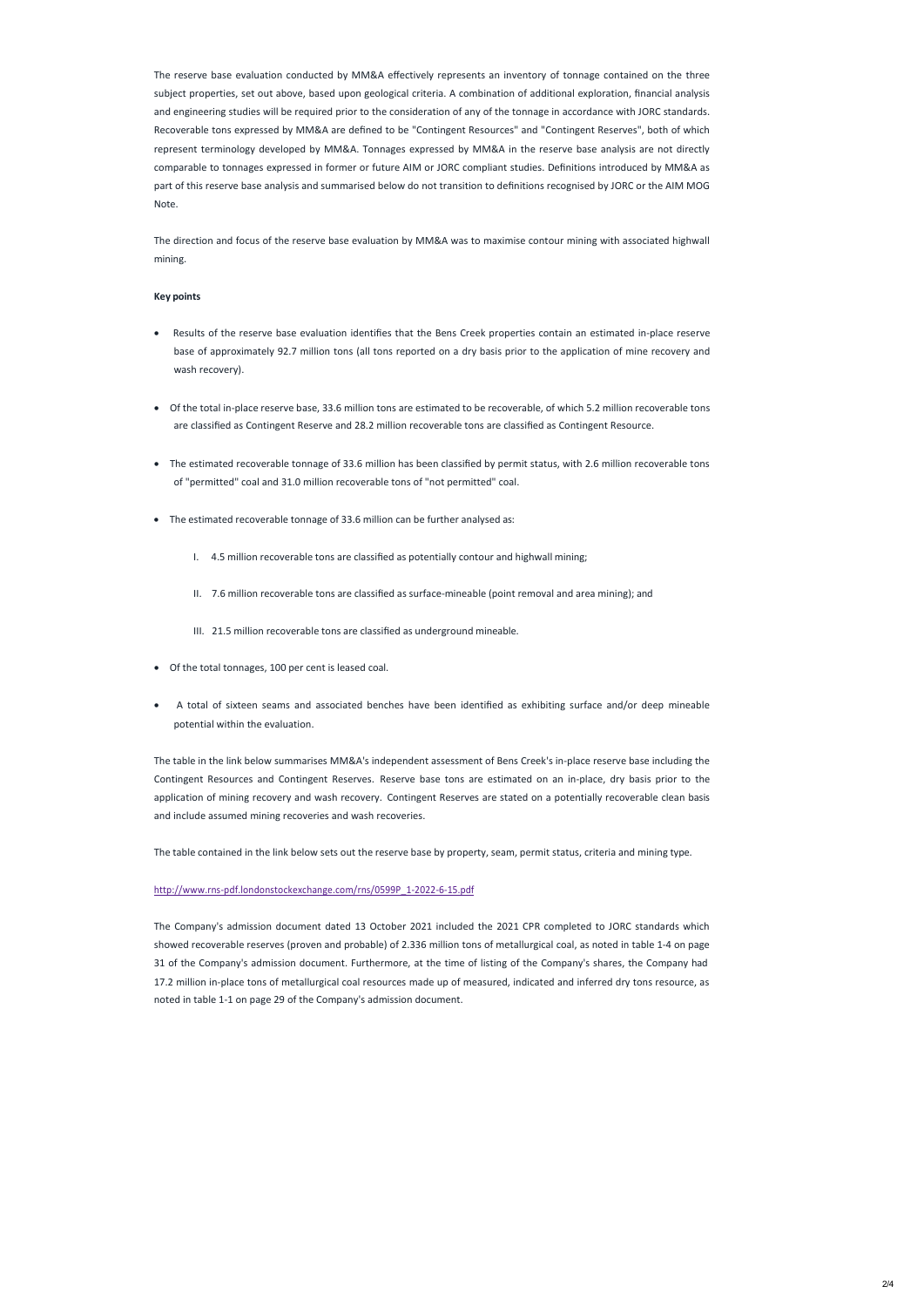### **Adam Wilson, Chief Executive Officer of Bens Creek, commented:**

*"We are commissioning MM&A to prepare a JORC compliant report as soon as practicable. In due course we will also*  undertake exploration work with the aim of proving up the overall resource base in accordance with JORC standards."

"*We are delighted that the work undertaken by Marshall Miller has confirmed our expectation of improved coal reserves as a*  result of our recent coal lease agreements with M.G.C. Inc. and Star Ridge combined with our original property. The identified *estimated in-place reserve base of 92.7 million tons, with an estimated recoverable tonnage of 33.6 million, should ensure that our mining targets are able to extend the life of our mining operations to meet the global demand for metallurgical coal."*

# **Qualified Person Statement**

The technical information contained in this announcement that relates to Bens Creek is based on information compiled and reviewed by Steven Keim of MM&A. Steven Keim is a Member of the Society for Mining, Metallurgy and Exploration and has approved the technical disclosure in this regulatory announcement.

Steven Keim is a full-time employee of Marshall Miller & Associates, Inc. and has sufficient experience that is relevant to the style of mineralisation and type of deposit described in the release to qualify as a "Qualified Person" in accordance with the AIM Rules Guidance Note for Mining Oil & Gas Companies. Steven Keim consents to the inclusion of this information in the form and context in which it appears in this release.

As noted above tonnages delineated within this announcement are not prepared in accordance with JORC standards nor have they been prepared to another internationally recognised reporting standard.

### **Glossary of Key Terms**

| <b>Contingent Reserves</b>    | are a MM&A defined term assigned to potentially recoverable coal tons in those     |
|-------------------------------|------------------------------------------------------------------------------------|
|                               | coal deposits with apparent potential for mine development, based solely on        |
|                               | geological criteria. This term does not conform with - and is not to be confused   |
|                               | with - the definition of "Reserve" as set forth in USGS Circular 891, SEC S-K1300, |
|                               | JORC, or other international reporting standards. Follow-up engineering and        |
|                               | economic evaluations would be required prior to the consideration of "Reserve"     |
|                               | definition. Contingent Reserves are presented on a moist, saleable basis after the |
|                               | application of assumed mine recovery and wash-recovery factors.                    |
|                               |                                                                                    |
| <b>Contingent Resources</b>   | are a MM&A term assigned to potentially recoverable coal tons in those coal        |
|                               | deposits with some prospects for eventual extraction, but also have some           |
|                               | limiting factor(s) such as insufficient exploration, insufficient tonnage for mine |
|                               | development, potential geological encumbrances, property control limitations,      |
|                               | etc. which preclude consideration as "Contingent Reserve" at this time. While      |
|                               | MM&A recommends confirmatory drilling for reserve-base tons prior to mine          |
|                               | planning and capital allocation, tons delineated as contingent resource should be  |
|                               | further studied, drilled and evaluated prior to their consideration of economic    |
|                               | value. Contingent Resources are presented on a moist, saleable basis after the     |
|                               | application of assumed mine recovery and wash-recovery factors.                    |
|                               |                                                                                    |
|                               |                                                                                    |
| <b>Indicated Reserve Base</b> | Coal tons for which quantity and grade and/or quality are computed from            |
|                               | information similar to that used for proven (measured) reserves, but the sites for |
|                               | inspection, sampling, and measurement are farther apart or are otherwise less      |
|                               | adequately spaced. The degree of assurance, although lower than that for           |
|                               | proven (measured) reserves, is high enough to assume continuity between            |
|                               | points of observation.                                                             |
|                               |                                                                                    |
|                               | Indicated coal tons lie more than % mile, but less than % of a mile from a coal    |
|                               | measurement site.                                                                  |
|                               |                                                                                    |
| <b>Inferred Coal</b>          | Coal that lies between % mile and 3 miles from a point of thickness of coal        |
|                               | measurement site.                                                                  |
|                               |                                                                                    |
| <b>JORC</b>                   | The Australasian Joint Ore Reserves Committee Code for Reporting of                |
|                               | Exploration Results, Mineral Resources and Ore Reserves 2012 (the "JORC Code"      |
|                               | or "the Code"). The Code sets out minimum standards, recommendations and           |
|                               | guidelines for Public Reporting in Australasia of Exploration Results, Mineral     |
|                               | Resources and Ore Reserves.                                                        |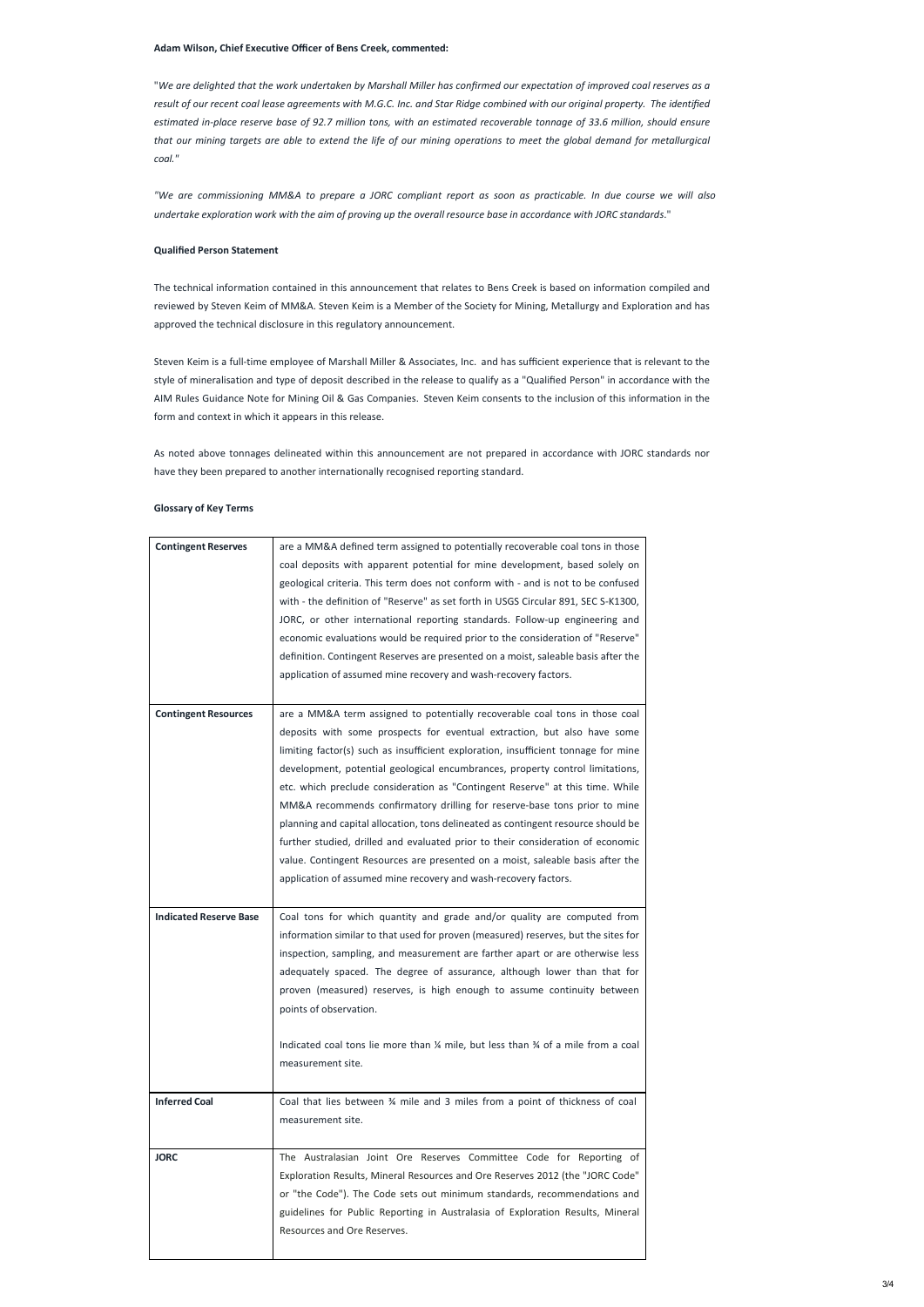4/4

| <b>Measured Reserve Base</b> | Coal tons for which (a) quantity is computed from dimensions revealed           |
|------------------------------|---------------------------------------------------------------------------------|
|                              | in outcrops, trenches, workings, or drill holes; grade and/or quality are       |
|                              | computed from the results of detailed sampling and (b) the sites for            |
|                              | inspections, sampling, and measurement are spaced so closely and the            |
|                              | geologic character is so well defined that size, shape, depth, and mineral      |
|                              | content of reserves are well- established. Measured coal tons lie within a 1/4- |
|                              | mile arc around a coal measurement site.                                        |
| <b>Reserve Base</b>          | coal tons reported herein conform to the U.S.G.S. Circular 891 definitions of   |
|                              | "Reserve Base," meaning coal not yet differentiated into reserve and resource   |
|                              | components. By assignment, consideration of the economics of mining,            |
|                              | transportation, processing and marketing has not been applied. "Reserve Base"   |
|                              | tons are presented on a dry, in-place basis, prior to the application of mining |
|                              | recovery or in-seam wash recovery.                                              |
|                              |                                                                                 |
| <b>Standard</b>              | an internationally recognised reporting standard for mineral resources and      |
|                              | reserves as set out in the AIM MOG Note.                                        |

# **For further information please contact:**

| <b>Bens Creek Group plc</b>                                   | +44 (0) 204 558 2300 |
|---------------------------------------------------------------|----------------------|
| Adam Wilson, CEO                                              |                      |
| Raju Haldankar, CFO                                           |                      |
|                                                               |                      |
| Allenby Capital Limited (Nominated Adviser and Joint Broker)  | +44 (0) 203 328 5656 |
| Nick Athanas / Nick Naylor / George Payne (Corporate Finance) |                      |
| Kelly Gardiner (Sales and Corporate Broking)                  |                      |
|                                                               |                      |
| <b>Optiva Securities Limited (Joint Broker)</b>               | +44 (0) 203 137 1902 |
| Christian Dennis / Mariela Jaho / Daniel Ingram               |                      |